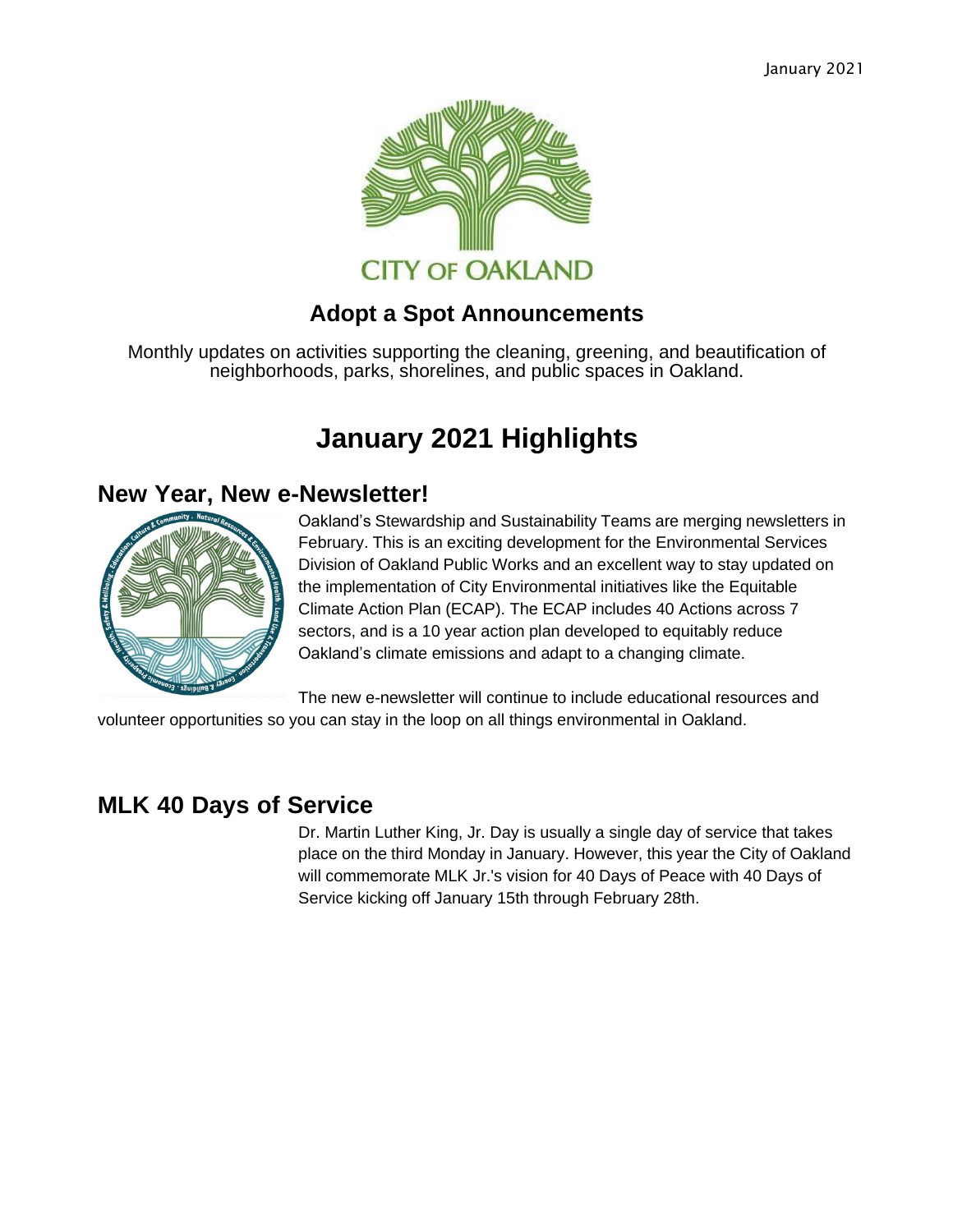

**[www.oaklandmlk.org](https://oaklandca19202.lt.acemlna.com/Prod/link-tracker?notrack=1&redirectUrl=aHR0cHMlM0ElMkYlMkZ3d3cub2FrbGFuZGNhLmdvdiUyRnRvcGljcyUyRm1say1kYXktb2Ytc2VydmljZQ%3D%3D&sig=FeHD6yZaaXq3uidMaerXMRvvr6PrbMVXLLZqb6VCF5op&iat=1632343985&a=799335011&account=oaklandca19202%2Eactivehosted%2Ecom&email=LRRV6glqIfcVPcYsJBrMHi%2FZD%2BmsUFpJrc5fHf6IoVE%3D&s=bad97c655476f96a390a72c05a742011&i=591A578A2A7795)**

Oakland volunteers are encouraged to take action locally by keeping your neighborhood, local parks, and waterways clean. Pick up litter, reporting illegal dumping, and pledge to be **#OaktownPROUD** by incorporating environmental conservation actions in your day to day routine. Although COVID-19 prevents gathering in groups like in past years, individual and household actions together add up to big impacts across our communities and beyond.**Learn more, access resources, and report results by clicking on Register for an Oakland Hub account button at**

# **MLK Project Coordinator Meeting: Tuesday, Jan 12 at 6-7pm!**

The meeting will cover:

- Volunteer safety protocols, waivers, and tool lending during COVID-19 shelter-in place in accordance with Alameda Co. Health Orders for MLK 40 Days of Service 1/15 –2/28
- Learn how to use our new volunteer reporting tools, in the ESRI Hub link found at oaklandMLK.org

Join via this link: **[https://zoom.us/j/96844862163?pwd=MEVobUFoeWJEdXpDSFRQRDlzYVBOUT09](https://oaklandca19202.lt.acemlna.com/Prod/link-tracker?notrack=1&redirectUrl=aHR0cHMlM0ElMkYlMkZ6b29tLnVzJTJGaiUyRjk2ODQ0ODYyMTYzJTNGcHdkJTNETUVWb2JVRm9lV0pFZFhwRFNGUlFSRGx6WVZCT1VUMDk%3D&sig=AEBVqo6EPNv6QQSqETPMmYLpvbnpu6kw9rKcWAu9fzDT&iat=1632343985&a=799335011&account=oaklandca19202%2Eactivehosted%2Ecom&email=LRRV6glqIfcVPcYsJBrMHi%2FZD%2BmsUFpJrc5fHf6IoVE%3D&s=bad97c655476f96a390a72c05a742011&i=591A578A2A7798)**

Or Dial by your location +1 669 900 9128 US (CA) Find your local number: [https://zoom.us/u/asv3OYi3P](https://oaklandca19202.lt.acemlna.com/Prod/link-tracker?notrack=1&redirectUrl=aHR0cHMlM0ElMkYlMkZ6b29tLnVzJTJGdSUyRmFzdjNPWWkzUA%3D%3D&sig=DbAtndTrFvQhTL6HVYUv1QLYnkwk7xxBeizKgH4qS5Xh&iat=1632343985&a=799335011&account=oaklandca19202%2Eactivehosted%2Ecom&email=LRRV6glqIfcVPcYsJBrMHi%2FZD%2BmsUFpJrc5fHf6IoVE%3D&s=bad97c655476f96a390a72c05a742011&i=591A578A2A7799)

Meeting ID: 968 4486 2163 Passcode: 623744

# **Public Works Volunteer Guidelines**





[Review and follow Oakland Public Works](https://oaklandca19202.lt.acemlna.com/Prod/link-tracker?notrack=1&redirectUrl=aHR0cCUzQSUyRiUyRnd3dy5vYWtsYW5kY2EuZ292JTJGcmVzb3VyY2VzJTJGcHVibGljLXdvcmtzLXZvbHVudGVlci1ndWlkZWxpbmVz&sig=GU2NdbjtRJ2BXyrDDpn3hU6h7QxFLoRc53q8GiTnCtNc&iat=1632343985&a=799335011&account=oaklandca19202%2Eactivehosted%2Ecom&email=LRRV6glqIfcVPcYsJBrMHi%2FZD%2BmsUFpJrc5fHf6IoVE%3D&s=bad97c655476f96a390a72c05a742011&i=591A578A2A7796) **Volunteer Guidelines & Waiver with COVID-19 safety [requirements](https://oaklandca19202.lt.acemlna.com/Prod/link-tracker?notrack=1&redirectUrl=aHR0cCUzQSUyRiUyRnd3dy5vYWtsYW5kY2EuZ292JTJGcmVzb3VyY2VzJTJGcHVibGljLXdvcmtzLXZvbHVudGVlci1ndWlkZWxpbmVz&sig=GU2NdbjtRJ2BXyrDDpn3hU6h7QxFLoRc53q8GiTnCtNc&iat=1632343985&a=799335011&account=oaklandca19202%2Eactivehosted%2Ecom&email=LRRV6glqIfcVPcYsJBrMHi%2FZD%2BmsUFpJrc5fHf6IoVE%3D&s=bad97c655476f96a390a72c05a742011&i=591A578A2A7796)**, available in English, Spanish and Chinese.

**[Be safe & follow Alameda County](https://oaklandca19202.lt.acemlna.com/Prod/link-tracker?notrack=1&redirectUrl=aHR0cCUzQSUyRiUyRmNvdmlkLTE5LmFjZ292Lm9yZyUyRmluZGV4LnBhZ2U%3D&sig=CrAofEZPr6Zkboka9RMAxWPwH2BAZUDexkTeozfsYKdi&iat=1632343985&a=799335011&account=oaklandca19202%2Eactivehosted%2Ecom&email=LRRV6glqIfcVPcYsJBrMHi%2FZD%2BmsUFpJrc5fHf6IoVE%3D&s=bad97c655476f96a390a72c05a742011&i=591A578A2A7797) Health Orders** whenever venturing outside!

#### **Adopt a Drain Today!**



The rainy season is approaching. Help reduce flooding and keep trash out of our waterways by adopting a storm drain in your neighborhood and keeping it clear of debris. Go to **[adoptadrainoakland.com](https://oaklandca19202.lt.acemlna.com/Prod/link-tracker?notrack=1&redirectUrl=aHR0cCUzQSUyRiUyRm9ha2xhbmRhZG9wdGFkcmFpbi5jb20lMkY%3D&sig=F26U1ke3gsp5QPNrzjyu5dRLCSeFM4eri6jKAxPECiBA&iat=1632343985&a=799335011&account=oaklandca19202%2Eactivehosted%2Ecom&email=LRRV6glqIfcVPcYsJBrMHi%2FZD%2BmsUFpJrc5fHf6IoVE%3D&s=bad97c655476f96a390a72c05a742011&i=591A578A2A7775)** to adopt today.

Public Works provides tools, supplies, and debris pick-up support to Adopt a Drain volunteers. Remember, **"Clear the drain before the rain"** and report storm drain maintenance needs to Oak311.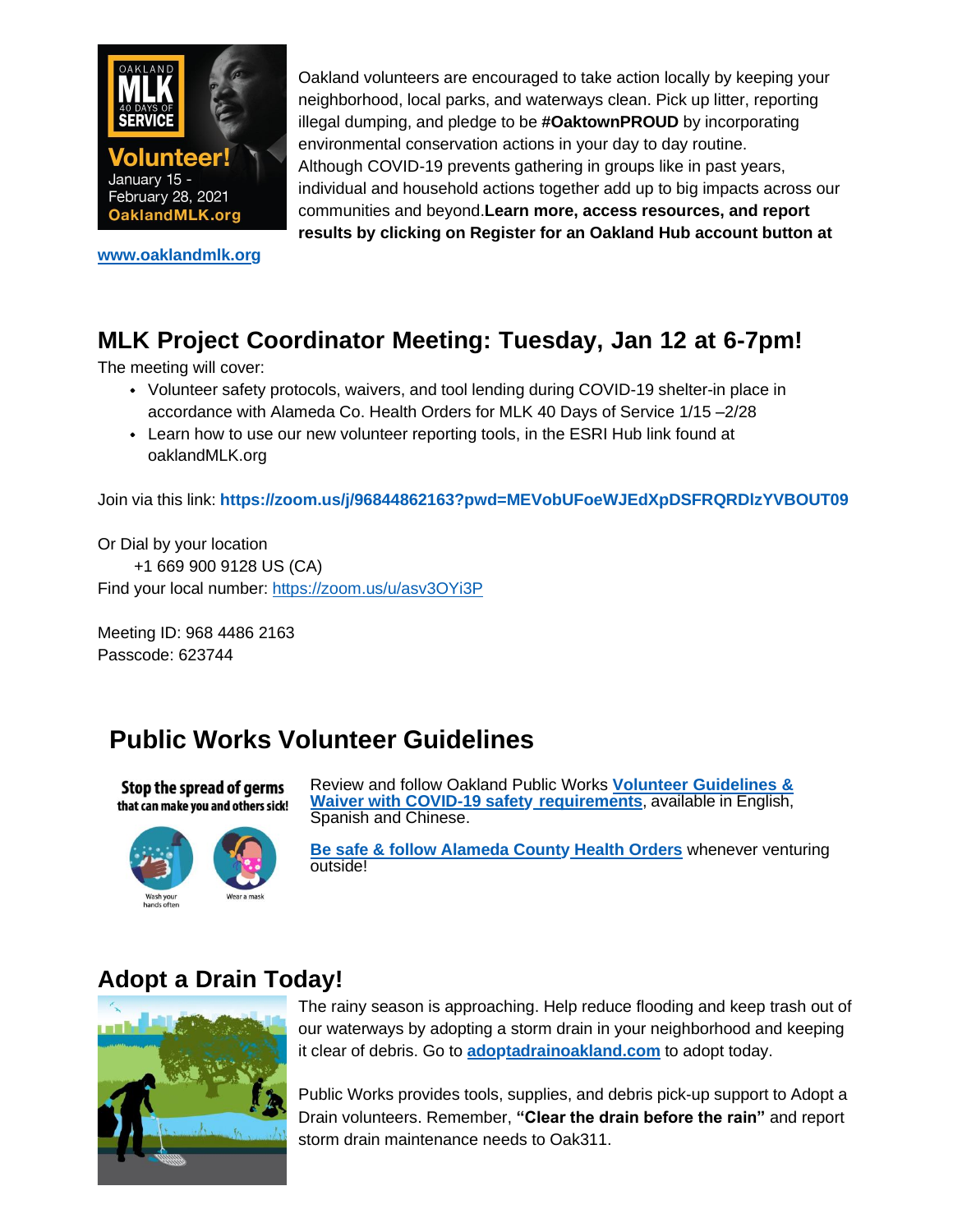# **Oaklanders Volunteer & Report their Actions**

We know Oakland volunteers do great work, and now it's easier than ever to show it on the City of Oakland's new volunteer map! Submit data each time you volunteer to help populate the map, and request City services like debris removal.

Watch this short video on: **How To [Register](https://oaklandca19202.lt.acemlna.com/Prod/link-tracker?notrack=1&redirectUrl=aHR0cHMlM0ElMkYlMkZkcml2ZS5nb29nbGUuY29tJTJGZmlsZSUyRmQlMkYxV3VHWXBUYmxTMjdHNFBXUGRNRXJTSjZ5VlZZVHFJd1QlMkZ2aWV3JTNGdXNwJTNEc2hhcmluZw%3D%3D&sig=H9mUfyM9CVMDLAJJMyFFQvE8qJ8xJud56nt9z8NFgRkz&iat=1632343985&a=799335011&account=oaklandca19202%2Eactivehosted%2Ecom&email=LRRV6glqIfcVPcYsJBrMHi%2FZD%2BmsUFpJrc5fHf6IoVE%3D&s=bad97c655476f96a390a72c05a742011&i=591A578A2A7776) As A [Volunteer To Report Your Data](https://oaklandca19202.lt.acemlna.com/Prod/link-tracker?notrack=1&redirectUrl=aHR0cHMlM0ElMkYlMkZvYWtsYW5kLXZvbHVudGVlci1jb21tdW5pdHktb2FrZ2lzLmh1Yi5hcmNnaXMuY29tJTJGcGFnZXMlMkZvYWtsYW5kLWNyZWVrLXRvLWJheS1jbGVhbnVw&sig=zV4HxurWJNvCbF4eoQPQMEuenKi7fMwAApEq7cAjzKZ&iat=1632343985&a=799335011&account=oaklandca19202%2Eactivehosted%2Ecom&email=LRRV6glqIfcVPcYsJBrMHi%2FZD%2BmsUFpJrc5fHf6IoVE%3D&s=bad97c655476f96a390a72c05a742011&i=591A578A2A7777)** on our **new volunteer [reporting site.](https://oaklandca19202.lt.acemlna.com/Prod/link-tracker?notrack=1&redirectUrl=aHR0cHMlM0ElMkYlMkZvYWtsYW5kLXZvbHVudGVlci1jb21tdW5pdHktb2FrZ2lzLmh1Yi5hcmNnaXMuY29tJTJGcGFnZXMlMkZvYWtsYW5kLWNyZWVrLXRvLWJheS1jbGVhbnVw&sig=zV4HxurWJNvCbF4eoQPQMEuenKi7fMwAApEq7cAjzKZ&iat=1632343985&a=799335011&account=oaklandca19202%2Eactivehosted%2Ecom&email=LRRV6glqIfcVPcYsJBrMHi%2FZD%2BmsUFpJrc5fHf6IoVE%3D&s=bad97c655476f96a390a72c05a742011&i=591A578A2A7777)**

Watch this short video for more [information](https://oaklandca19202.lt.acemlna.com/Prod/link-tracker?notrack=1&redirectUrl=aHR0cHMlM0ElMkYlMkZkcml2ZS5nb29nbGUuY29tJTJGZmlsZSUyRmQlMkYxUXhZVkd3aUIwVWZGbTNBcGpRVHN6c1N6NW5lOUxzaUMlMkZ2aWV3JTNGdXNwJTNEc2hhcmluZw%3D%3D&sig=EYd6GAjn97gCacSRHDymesB8rYATxaBTwNypfShr7i23&iat=1632343985&a=799335011&account=oaklandca19202%2Eactivehosted%2Ecom&email=LRRV6glqIfcVPcYsJBrMHi%2FZD%2BmsUFpJrc5fHf6IoVE%3D&s=bad97c655476f96a390a72c05a742011&i=591A578A2A7778) on: **How To Report Your Data Once You Are [Registered](https://oaklandca19202.lt.acemlna.com/Prod/link-tracker?notrack=1&redirectUrl=aHR0cHMlM0ElMkYlMkZkcml2ZS5nb29nbGUuY29tJTJGZmlsZSUyRmQlMkYxUXhZVkd3aUIwVWZGbTNBcGpRVHN6c1N6NW5lOUxzaUMlMkZ2aWV3JTNGdXNwJTNEc2hhcmluZw%3D%3D&sig=EYd6GAjn97gCacSRHDymesB8rYATxaBTwNypfShr7i23&iat=1632343985&a=799335011&account=oaklandca19202%2Eactivehosted%2Ecom&email=LRRV6glqIfcVPcYsJBrMHi%2FZD%2BmsUFpJrc5fHf6IoVE%3D&s=bad97c655476f96a390a72c05a742011&i=591A578A2A7778)**.



# **Curbside Bulky Pickup Service**

Everybody's got stuff they need to get rid of. Why put it off? Call Waste Management at (510) 613-8710 to schedule your free bulky [pickup!](https://oaklandca19202.lt.acemlna.com/Prod/link-tracker?notrack=1&redirectUrl=aHR0cHMlM0ElMkYlMkZ5b3V0dS5iZSUyRmI5SmU3V1VGbExF&sig=79i3sPwzhYAyNpWaLqkWQenPtw9njTF6mcuvcJAxMf2D&iat=1632343985&a=799335011&account=oaklandca19202%2Eactivehosted%2Ecom&email=LRRV6glqIfcVPcYsJBrMHi%2FZD%2BmsUFpJrc5fHf6IoVE%3D&s=bad97c655476f96a390a72c05a742011&i=591A578A2A7788)



If your building has two or more units, ask your property manager to schedule pickup. A customer service representative will review **Bulky Pickup [guidelines](https://oaklandca19202.lt.acemlna.com/Prod/link-tracker?notrack=1&redirectUrl=aHR0cHMlM0ElMkYlMkZ3d3cub2FrbGFuZHJlY3ljbGVzLmNvbSUyRmJ1bGt5LXBpY2t1cC1zZXJ2aWNlcyUyRg%3D%3D&sig=DvGGHVDgUqnKznXxAG6g7CJvMtyBjaorWNnsPARYd4c8&iat=1632343985&a=799335011&account=oaklandca19202%2Eactivehosted%2Ecom&email=LRRV6glqIfcVPcYsJBrMHi%2FZD%2BmsUFpJrc5fHf6IoVE%3D&s=bad97c655476f96a390a72c05a742011&i=591A578A2A7789)** and schedule an appointment within two (2) weeks of your call.

For detailed set out instructions and a list of acceptable materials please visit **[OaklandRecycles.com](https://oaklandca19202.lt.acemlna.com/Prod/link-tracker?notrack=1&redirectUrl=aHR0cHMlM0ElMkYlMkZ3d3cub2FrbGFuZHJlY3ljbGVzLmNvbSUyRmJ1bGt5LXBpY2t1cC1zZXJ2aWNlcyUyRg%3D%3D&sig=DvGGHVDgUqnKznXxAG6g7CJvMtyBjaorWNnsPARYd4c8&iat=1632343985&a=799335011&account=oaklandca19202%2Eactivehosted%2Ecom&email=LRRV6glqIfcVPcYsJBrMHi%2FZD%2BmsUFpJrc5fHf6IoVE%3D&s=bad97c655476f96a390a72c05a742011&i=591A578A2A7789)**.

#### **Oaklanders Compost Right!**



Oakland Recycles wants to ensure a healthy, clean, and sustainable future for all residents. Sorting food scraps and food-soiled paper correctly is an important part of making that [happen! Do your part and](https://oaklandca19202.lt.acemlna.com/Prod/link-tracker?notrack=1&redirectUrl=aHR0cHMlM0ElMkYlMkZ3d3cueW91dHViZS5jb20lMkZ3YXRjaCUzRnYlM0REZ252YlB3NHY1TSUyNmZlYXR1cmUlM0R5b3V0dS5iZQ%3D%3D&sig=EgBVHE8EMZnUdutwE5wuqZzD6s6VCsaoGMZXh77VyktX&iat=1632343985&a=799335011&account=oaklandca19202%2Eactivehosted%2Ecom&email=LRRV6glqIfcVPcYsJBrMHi%2FZD%2BmsUFpJrc5fHf6IoVE%3D&s=bad97c655476f96a390a72c05a742011&i=591A578A2A7790) **watch this video on how to compost** [to help you get started.](https://oaklandca19202.lt.acemlna.com/Prod/link-tracker?notrack=1&redirectUrl=aHR0cHMlM0ElMkYlMkZ3d3cueW91dHViZS5jb20lMkZ3YXRjaCUzRnYlM0REZ252YlB3NHY1TSUyNmZlYXR1cmUlM0R5b3V0dS5iZQ%3D%3D&sig=EgBVHE8EMZnUdutwE5wuqZzD6s6VCsaoGMZXh77VyktX&iat=1632343985&a=799335011&account=oaklandca19202%2Eactivehosted%2Ecom&email=LRRV6glqIfcVPcYsJBrMHi%2FZD%2BmsUFpJrc5fHf6IoVE%3D&s=bad97c655476f96a390a72c05a742011&i=591A578A2A7790)

Learn more about Oakland's recycling and waste management services at [OaklandRecycles.com](https://oaklandca19202.lt.acemlna.com/Prod/link-tracker?notrack=1&redirectUrl=aHR0cCUzQSUyRiUyRnd3dy5vYWtsYW5kcmVjeWNsZXMuY29tJTJG&sig=FvtuDxr3xjhPqP9KqYcxNWiZ66GVrPHYjgjiJ5mv3gSr&iat=1632343985&a=799335011&account=oaklandca19202%2Eactivehosted%2Ecom&email=LRRV6glqIfcVPcYsJBrMHi%2FZD%2BmsUFpJrc5fHf6IoVE%3D&s=bad97c655476f96a390a72c05a742011&i=591A578A2A7791)

### **Be #OaktownPROUD Help Prevent and Report Illegal Dumping in your Neighborhood**